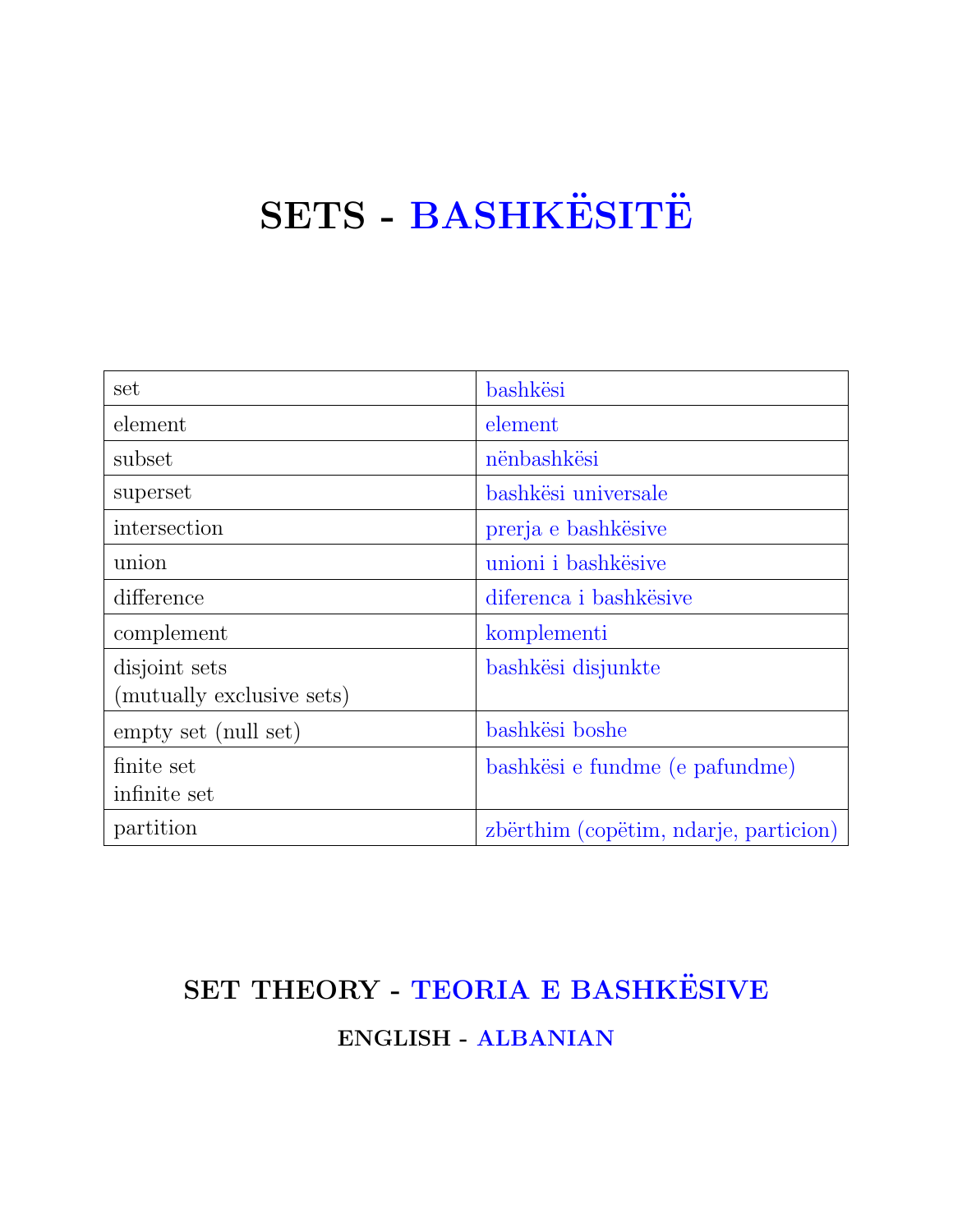## OPERATIONS - OPERACIONET ARITMETIKE

| plus sign (addition sign)                           | plus (shenja e mbledhjes) |
|-----------------------------------------------------|---------------------------|
| addition                                            | mbledhja                  |
| addend (summand)                                    | mbledhësi                 |
| sum                                                 | shuma                     |
| multiplication sign the second is the<br>times sign | shenja e shumëzimit       |
| multiplication                                      | shumëzimi                 |
| factor                                              | shumëzuesi(faktorë)       |
| product                                             | produkti                  |
| minus sign (subtraction sign)                       | minus (shenja e zbritjes) |
| subtraction                                         | zbritja                   |
| minuend<br>subtrahend                               | i zbritshëm, zbritësi     |
| difference                                          | ndryshim                  |

### ALGEBRA - ALGJEBRA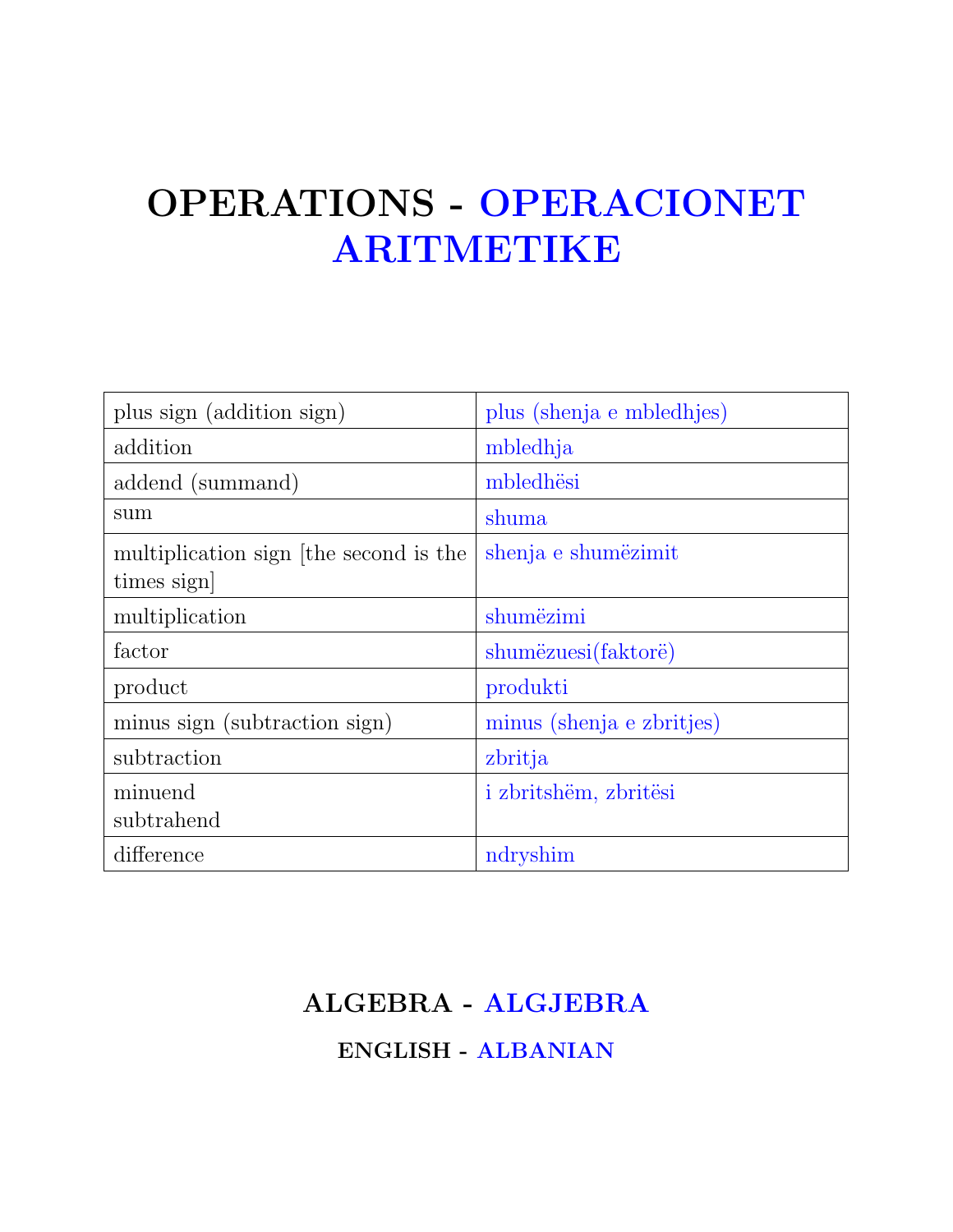# DIVISION - PJESËTIMI

| division sign                 | shenja e pjesëtimit            |
|-------------------------------|--------------------------------|
| [the second is called obelus] |                                |
| division                      | pjesëtimi                      |
| dividend                      | i pjestueshmi, pjesëtuesi      |
| divisor                       |                                |
| fraction                      | thyese                         |
| remainder                     | mbetja                         |
| quotient                      | herësi                         |
| ratio [quotient of 9 and 4]   | përpjesa                       |
| percentage                    | përqindja                      |
| divisibility                  | pjesëtueshmëria, 6 pjesëton 18 |
| 6 divides 18                  |                                |
| divisor (factor)              | pjesëtuesi, shumëfishi         |
| multiple                      |                                |
| double                        | dyfishi, trefishi              |
| triple                        |                                |
| tenfold                       | $d$ hjetëfishi, <i>n</i> -fish |
| $n$ -fold                     |                                |

#### ALGEBRA - ALGJEBRA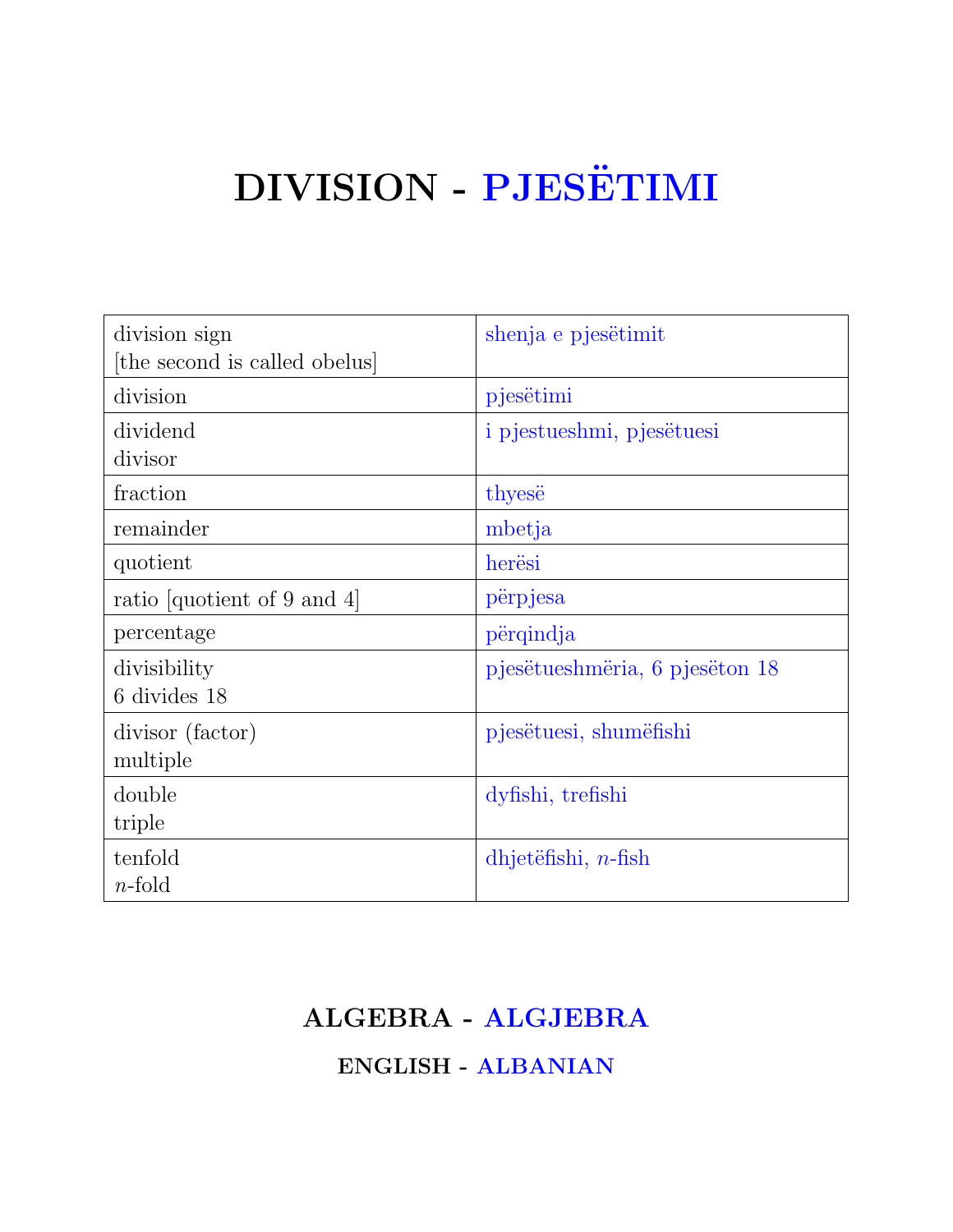# VECTORS - VEKTORËT

| vector                  | vektori                    |
|-------------------------|----------------------------|
| direction               | drejtimi                   |
| equivalent vectors      | vektorë të barabartë       |
| negative                | vektorë të kundërt         |
| collinear vectors       | vektorë kolinearë          |
| unit vector             | vektorë njësie, gjatësia   |
| magnitude               |                            |
| scalar multiplication   | shumëzimi skalar vektorial |
| sum (addition)          | mbledhja vektoriale        |
| orthogonal vectors      | vektorë ortogonalë         |
| (perpendicular vectors) |                            |
| coordinate system       | sistemi kartezian          |
| coordinate axes         | boshtet                    |
| origin                  | origjina                   |

#### LINEAR ALGEBRA - ALGJEBRA LINEARE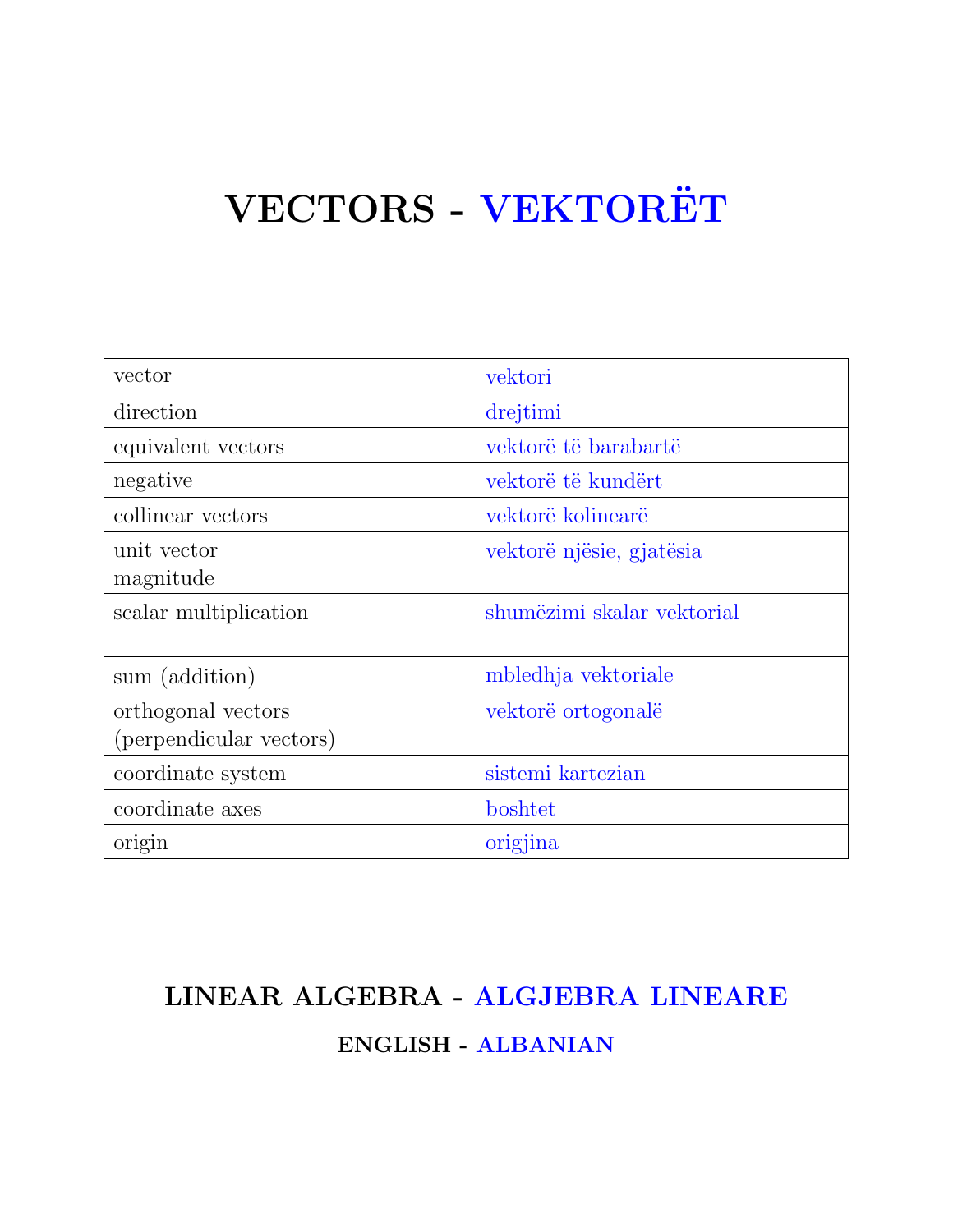## EQUALITIES AND INEQUALITIES - BARAZIMET DHE JOBARAZIMET

| greater than             | më e madhe           |
|--------------------------|----------------------|
| greater than or equal to | më e madhe ose baraz |
| less than                | më pak               |
| less than or equal to    | më pak ose baraz     |
| equality                 | barazim              |
| equal sign               | shenja e barazimit   |
| inequality               | jobarazim            |
| inequality sign          | shenja e jobarazimit |
| equal                    | baraz                |
| not equal to             | jobaraz              |
| compare                  | krahasim             |
| very large number        | numër shumë i madh   |

#### ALGEBRA - ALGJEBRA